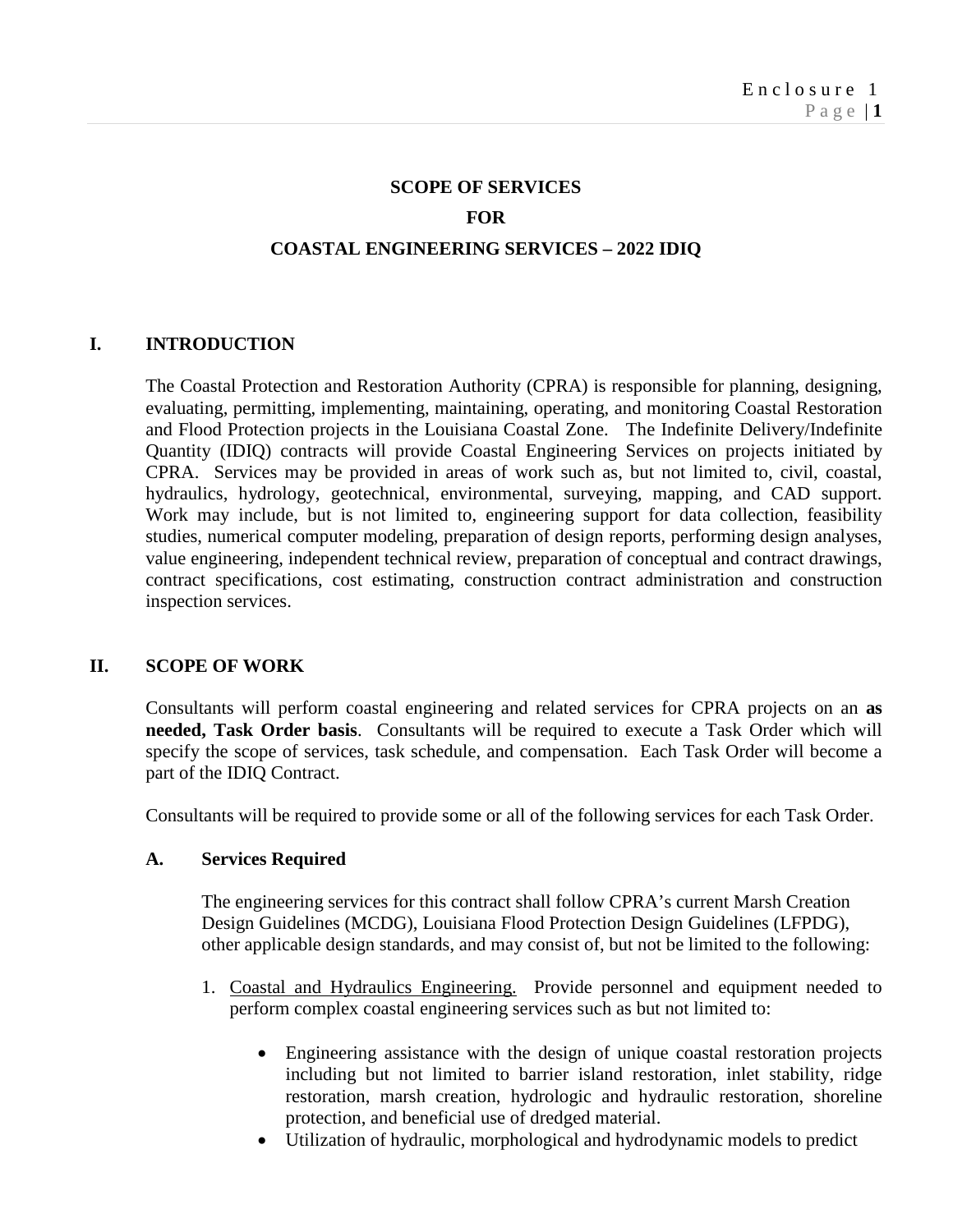coastal, riverine and estuarine processes including, but not limited to, flow, circulation, wave climate, sediment transport and tidal influence.

- Review and development of construction cost estimates and technical reports.
- Preparation of construction documents including plans, specifications and bid packages.
- Technical presentations.
- Interfacing with all engineering and scientific disciplines.
- Other coastal engineering tasks as assigned.
- 2. Dredge Project Engineering. Provide personnel and equipment to analyze and design large scale dredge projects in a marine environment such as but not limited to:
	- Knowledge of pertinent data collection, design standards, and analysis associated with borrow and fill sites.
	- Dredge borrow area and fill site design including determination of fill elevations, site layout for booster and pipeline routing and a comprehensive understanding of borrow and fill site geotechnical data and analyses.
	- Expertise in dredge specifications and contract language specific to projects that involve riverine, inland or offshore site locations.
	- Dredge construction inspection and contract management, including interpretation and conformance with bid documents and contract provisions, construction monitoring and reporting, ability to identify and report substandard and/or non-conforming work, and dredge log review and verification.
- 3. General Engineering. Provide personnel and equipment to perform engineering design to support coastal restoration projects including, but not limited to:
	- General civil engineering and hydraulic studies
	- Analysis and manipulation of data sets and GIS software
	- Technical document development, review and presentation
	- Preparation of construction documents including plans, specifications and bid packages
	- Engineer's opinion of probable construction cost
- 4. Geotechnical Engineering. The specific geotechnical engineering services shall follow CPRA's current Geotechnical Standards for Marsh Creation and Coastal Restoration Projects, and Louisiana Flood Protection Design Guidelines (LFPDG) and consist of the following:
	- a) Field Investigations: Consultant shall provide personnel and equipment to conduct field investigations including, but not limited to:
		- Land based exploration, marine/deep water exploration and marsh/shallow water exploration
		- Undisturbed shallow and deep soil borings using fixed piston sampler for 3-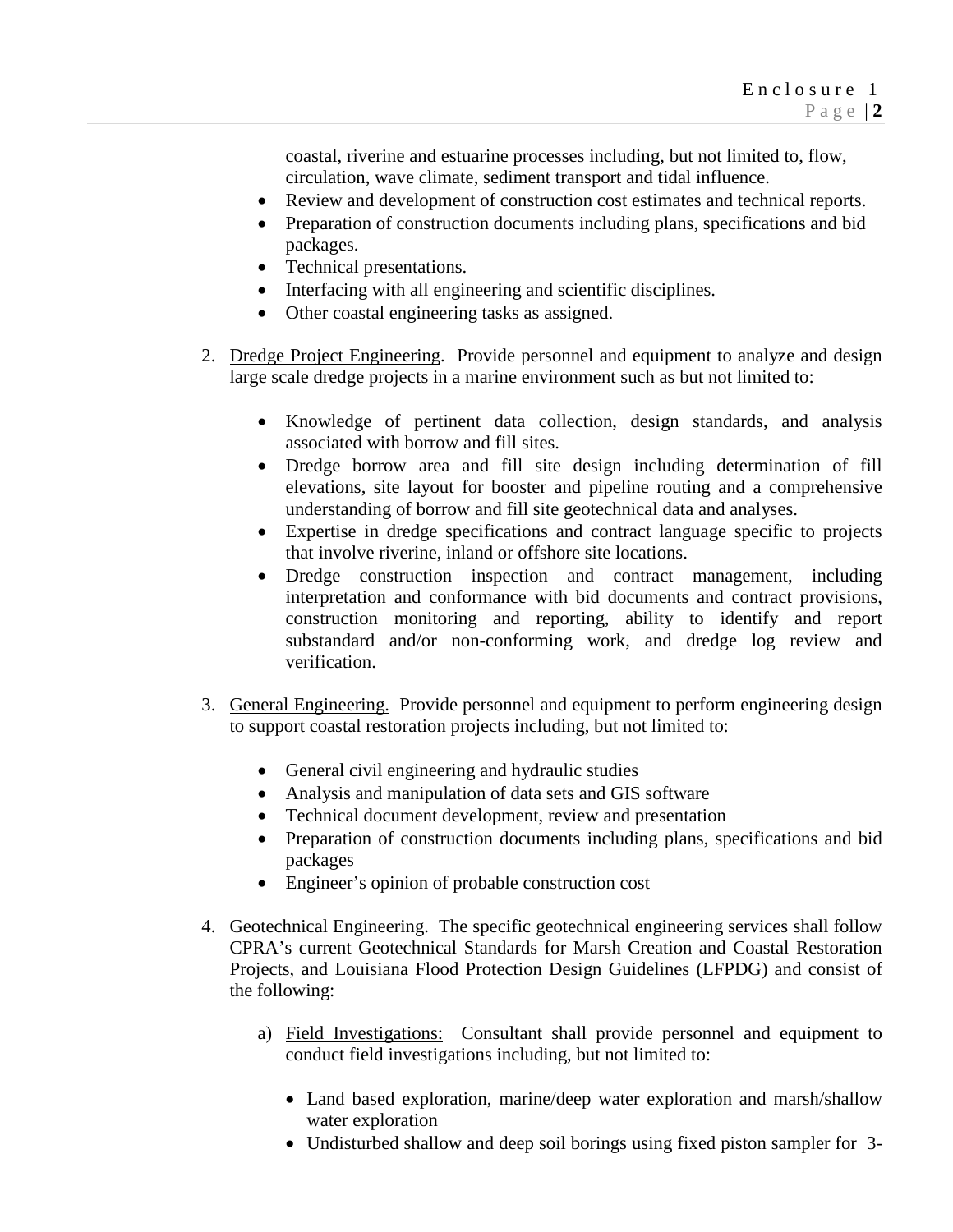inch diameter soil samples

- Cone Penetrometer Testing (CPT)
- Sampling (grab samples and vibracores)
- b) Laboratory Testing: Testing services deliverables shall follow Geotechnical Document Standards. Consultant shall provide personnel and equipment to conduct laboratory testing including, but not limited to:
	- Soil classification testing (e.g., moisture content, organic content, unit weight, Atterberg limits, grain size distribution, and pH testing, etc.)
	- Soil strength testing (e.g., triaxial UU)
	- Settlement testing (e.g., 1-D consolidation test, settling column test, low stress consolidation test, etc.)
- c) Analyses: Consultant shall provide personnel and equipment to conduct geotechnical analyses including, but not limited to:
	- Data gap analyses
	- Slope stability analyses
	- Consolidation settlement analysis of both underlying soils and self-weight consolidation of dredge material, estimated settlement curves, construction sequencing, etc.
	- Subsurface soil profiles (e.g., strength profiles, geologic profiles, etc.)
	- Detailed engineering reports with analyses and recommendations
- d) Construction Monitoring: Consultant shall provide personnel and equipment for construction monitoring services including, but not limited to:
	- Instrumentation
	- Field QA/QC of construction activities
	- Marsh fill sampling
- 5. Geophysical and Geological Investigations. Provide personnel and equipment to conduct reconnaissance level and detailed geophysical investigations for riverine and offshore sediment searches. Investigations may include collection and analysis of:
	- Bathymetric survey
	- Preliminary sampling plan (grab samples and vibracores)
	- Seismic survey / Sub-bottom profiling
	- Jet probing
	- Side scan sonar survey
	- Magnetometer survey
	- Evaluation of geophysical data
	- Borrow area delineation and volume calculations
	- Technical report writing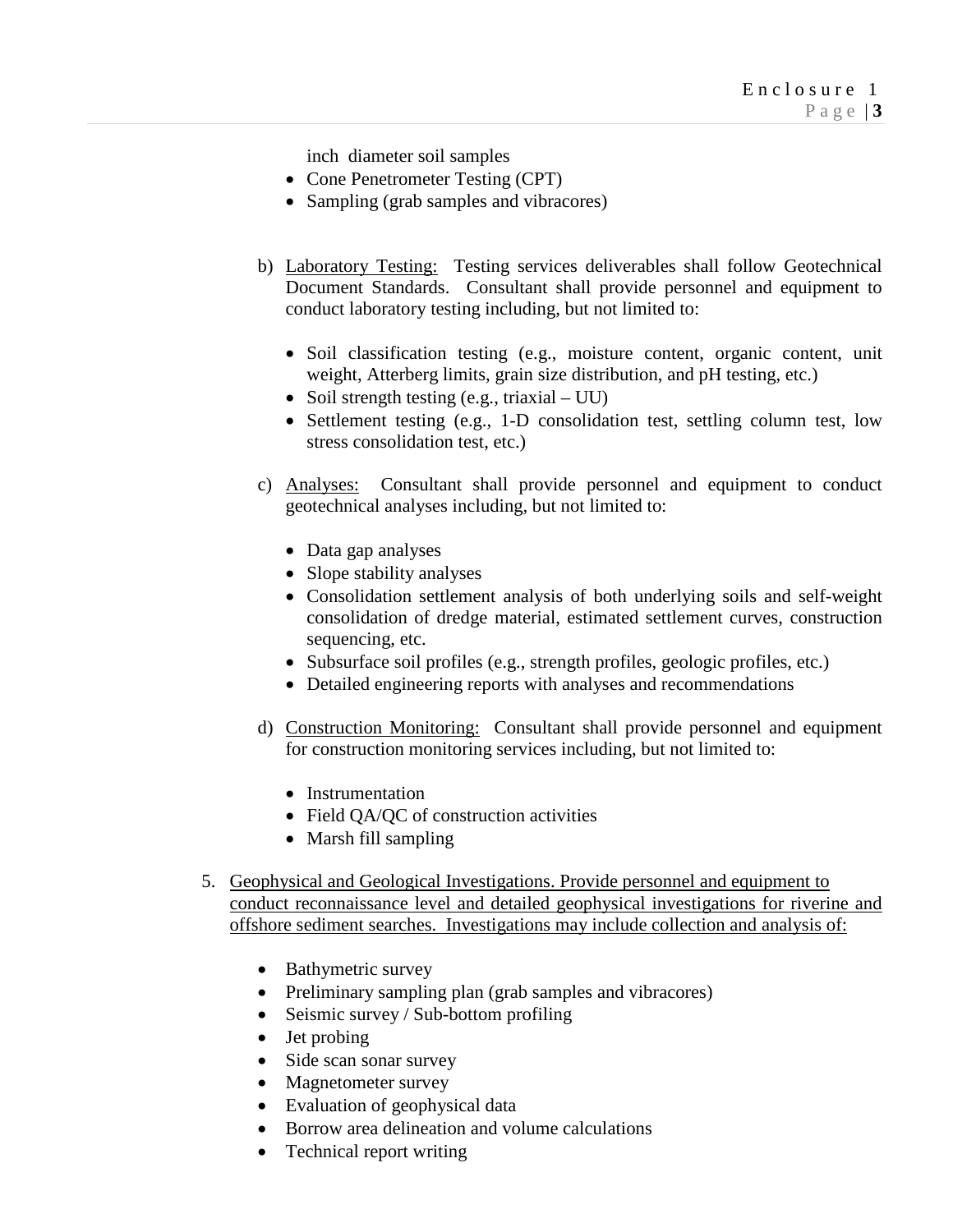Sand search investigations should follow CPRA's General Guidelines for Exploration of Offshore Sand Sources.

- 6. Surveying Services. Provide personnel and equipment to provide all surveying services necessary to perform topographic, bathymetric and boundary surveying, develop right-of-way or servitude maps, and provide other existing site data. These services may include, but are not limited to:
	- Topographic surveys to determine the horizontal and vertical position of existing natural features (ground elevations, bodies of water, vegetation, etc.)
	- Bathymetric and hydrographic surveys to determine the shoreline and depths of bays, tidal inlets, and other bodies of water within the project area.
	- Magnetometer surveys to locate pipelines, obstructions or anomalies as necessary to clearly define borrow areas, flotation access channels or fill areas.
	- Geophysical surveys utilizing side scan, sub-bottom acoustic sonar, and seismic sub-bottom profiling to facilitate geophysical and archeological investigations.
	- Establish Secondary benchmarks, both temporary (surface monument) and permanent (deep rod driven to refusal), as described by the latest CPRA GPS guidelines and as required to carry out field survey work
	- Surveying and engineering services to produce plan drawings, topographic and contour maps, cross sectional diagrams, and data sets.
	- Surveys suitable for the determination of property lines and corners and the preparation of Legal Descriptions, Property, and Right-of-Way Maps. These surveys will be used to define project boundaries and for the acquisition of property needed for project construction.
	- Control Accuracy Standards Contractors must recognize and follow the recommendations and guidelines established in the latest CPRA GPS Guide for performing GPS Surveys & Establishing GPS derived orthometric heights.
	- Construction related surveying services
- 7. Project Management. Provide personnel and equipment to manage a wide array of coastal restoration and flood protection projects. These services could consist of managing and developing budgets and schedules, scoping and administering tasks for sub-consultants. Emphasis should be placed on communication and coordination to ensure timely and cost efficient project execution.
- 8. Environmental and Permitting Services. Provide personnel to perform all environmental and permitting services necessary to obtain project permits. Required permits may include, but are not limited to:
	- Cultural Resources clearances
	- NEPA documentation
	- Coastal Use permits (CUP) from the LA Department of Natural Resources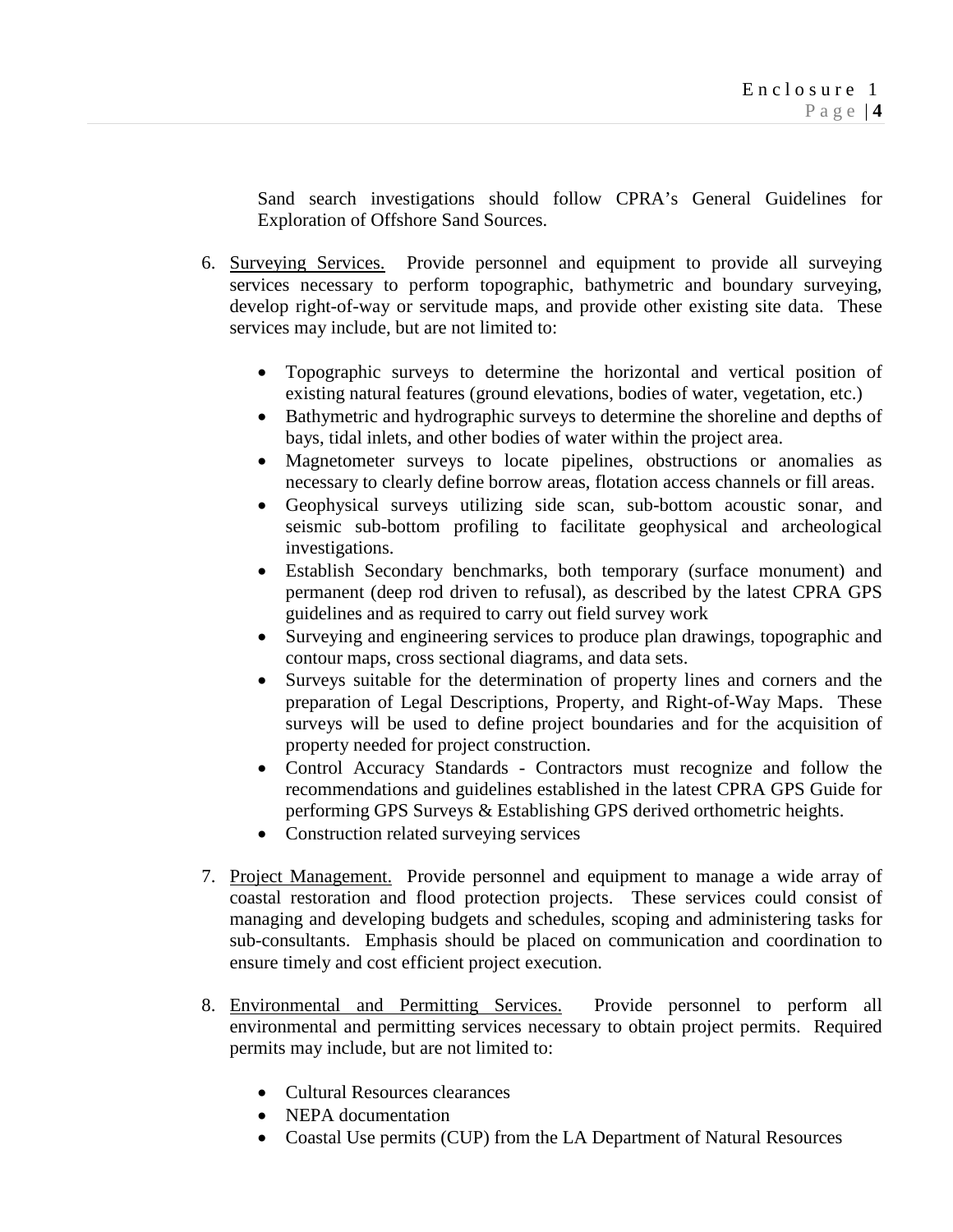- Wetland permits (404 and Nationwide) and Section 10 permits from the US Army Corps of Engineers
- 408 permissions
- Water Quality Certification from the LA Department of Environmental Quality
- Scenic Stream permits from the LA Department of Wildlife and Fisheries
- DOTD permits
- Levee board permits
- 9. Construction Administration and Inspection. Provide personnel and equipment to perform construction administration and inspection services on a wide array of coastal projects. Duties may include, but are not limited to:
	- Contractor supervision and representation of owner
	- Resident inspection in remote locations
	- Interpretation and enforcement of bid documents and contract provisions
	- Ability to collect and report construction-related data
	- Review of daily work logs
	- Technical document development and review
	- Verification of pay requests
	- Production of daily progress reports
	- Assistance in claim and dispute resolution.

Additional services utilized under this scope could include those listed below; however consultants are not required to include qualifications for these services in their SIQ as these qualifications will not be included in the scoring criteria.

- 10. Structural Engineering. Provide personnel and equipment to analyze and design a wide array of coastal and flood protection structures including levees, shoreline protection and breakwaters, gated inlet and outfall structures, weirs, flap gated culverts and structural foundations. Designs could consist of structural steel, concrete, timber, fiberglass and/or soil.
- 11. General Engineering. Provide personnel and equipment to perform engineering design on a wide array of coastal restoration and flood protection projects including, but not limited to:
	- General engineering and hydraulic studies
	- Analysis and manipulation of data sets and GIS software
	- Technical document development, review and presentation
	- Preparation of construction documents including plans, specifications and bid packages
	- Engineer's opinion of probable construction cost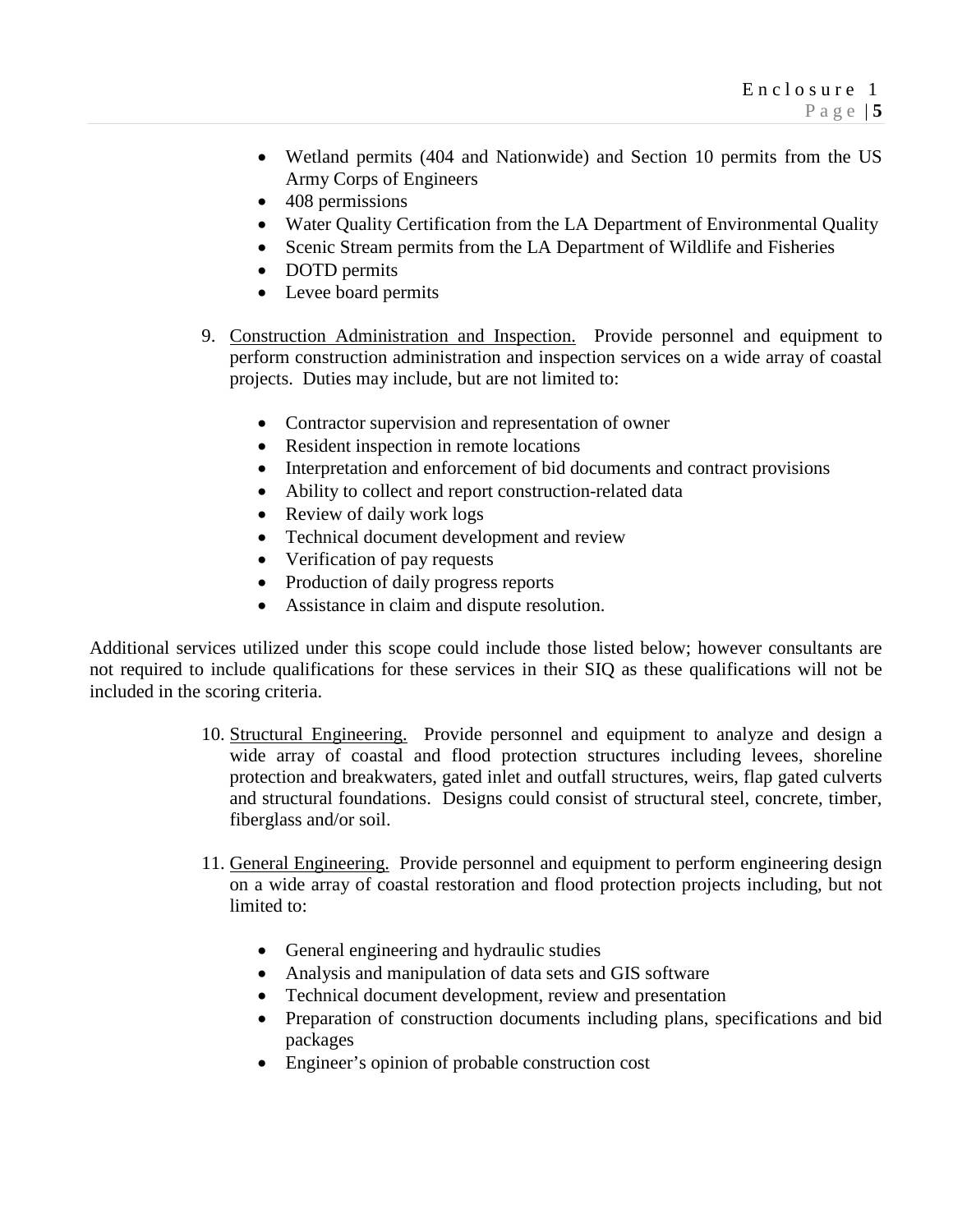## **B. Personnel and Equipment Requirements**

- 1) General. Provide the field personnel, engineers, office staff, and equipment necessary to accomplish the services as tasked by CPRA and outlined in Section A. Project sites are typically located in remote coastal areas (e.g., marsh, barrier island) requiring special access equipment of different size and capability. Typical requirements will include requesting site access from land owners prior to work being performed.
- 2) Field Work. All soil sampling methods accomplished under this Scope of Services shall be performed under the supervision of a Louisiana Licensed Professional Engineer well versed in such work.
- 3) Survey Requirements. Surveying work accomplished under this Scope of Services will be performed in accordance with the laws and rules of the Louisiana Professional Engineering and Land Surveying Board (LAPELS).
- 4) Engineer Requirements. Engineering work accomplished under this Scope of Services will be performed in accordance with the laws and rules of the Louisiana Professional Engineering and Land Surveying Board (LAPELS).
- 5) Equipment. Provide the necessary computer hardware, software, instruments, vehicles, boats, drill rigs, CPT rigs and other equipment best suited to accomplish the services required by CPRA.

#### **C. Typical Deliverables**

1) Plans typically are 11" x 17" size drawings bearing the seal of the responsible Professional Engineer or Professional Land Surveyor and may include:

<Elevation contour maps

<Cross-sections

<Plan views (Overlay on aerial or satellite photography and the Lambert Conformal Conic Projection, Louisiana State Plane Coordinate System South Zone, NAD83 may be required.)

Plans shall be submitted as directed by CPRA. Digital copies of plans shall also be submitted in AutoCAD 2015 or newer (\*.dwg) format, \*.dwf and \*.pdf formats. All Plans shall be produced on CPRA standard title block.

- 2) Specifications (compatible with the CPRA standard format, hardcopy and digitally in MS Word and Adobe formats) and bid documentation.
- 3) Technical presentations
- 4) Technical reports